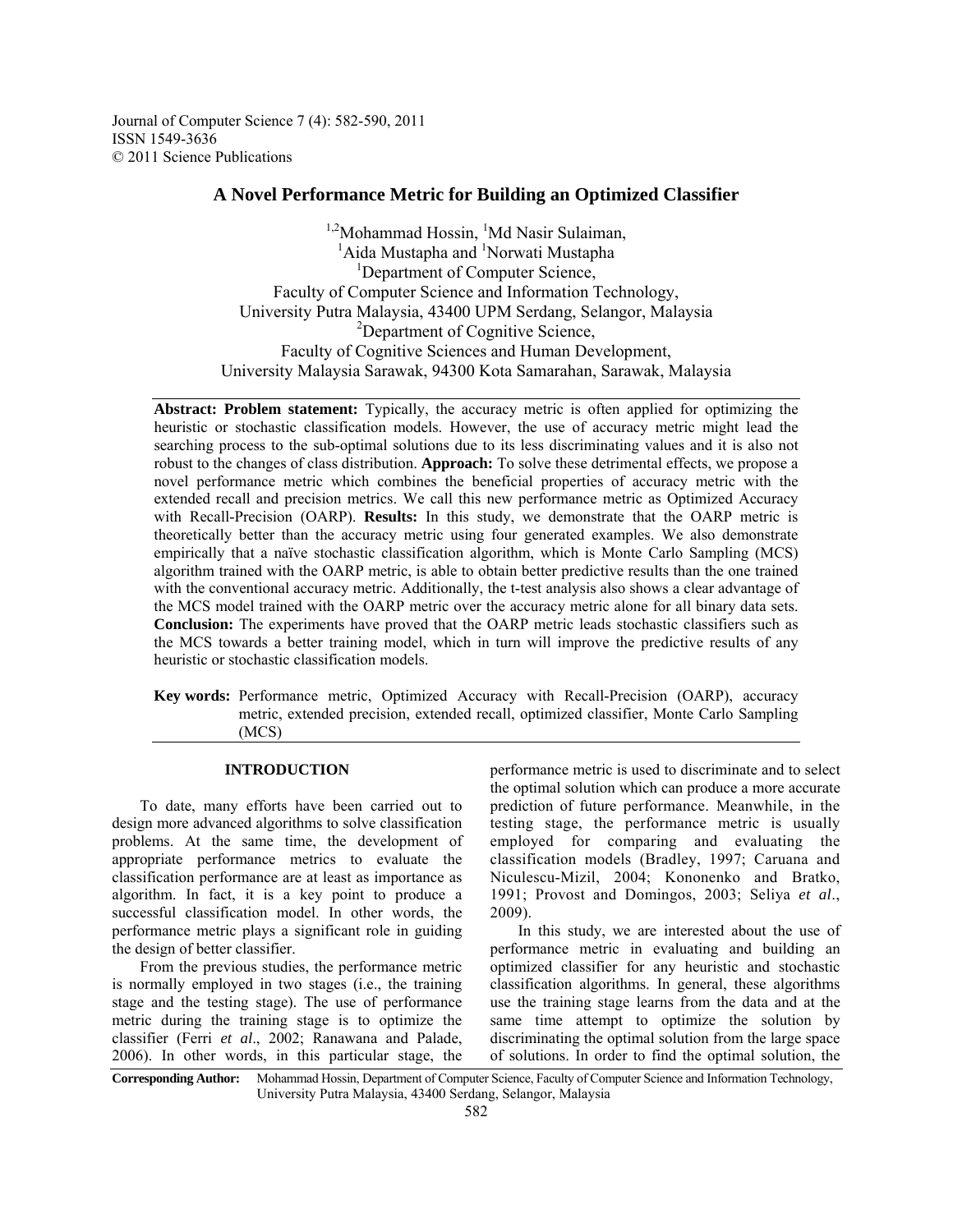selection of suitable performance metric is essential. Traditionally, most of the heuristic and stochastic classification models employ the accuracy rate or the error rate (1-accuracy) to discriminate and to select the optimal solution. However, using the accuracy metric as a benchmark measurement has a number of limitations, which have been verified by many works (Ferri *et al*., 2002; Ranawana and Palade, 2006; Wilson, 2001). In those studies, they have demonstrated that the simplicity of this accuracy metric could lead to the suboptimal solutions especially when dealing with imbalanced class distribution. Furthermore, the accuracy metric also exhibits poor discriminating values to discriminate better solution in order to build an optimized classifier (Huang and Ling, 2005).

 Instead of the accuracy metric, there are few other metrics which have been designed purposely to build an optimized classifier. A Mean Squared Error (MSE) is one of the popular error function metric that are used by many neural network classifiers such as backpropagation network (Al-Bayati *et al*., 2009; Pandya and Macy, 1996) and supervised Learning Vector Quantization (LVQ) (Kohonen, 2001) for evaluating neural network performance during the training period. In general, MSE measures the difference between the predicted solutions and desired solutions. By employing this metric, the smaller MSE value is required in order to obtain a better neural network classifier.

 Meanwhile, Lingras and Butz (2007) proposed the used of extended precision and recall values to identify the boundary region for the Rough Support Vector Machines (RVSM). In this study, the notion of conventional precision and recall metrics are extended by defining separate values of precision and recall for each class. However, both of these performance metrics could not be employed by other heuristic and stochastic classification algorithms due to different learning paradigm or objective function being used.

 On top of that, Ranawana and Palade (2006) introduced a new hybridized performance metric called the Optimized Precision (OP) for evaluating and discriminating the solutions. This performance metric is derived from a combination of three performance metrics, which are accuracy, sensitivity and specificity. In this study, they have demonstrated that the OP metric is able to select an optimized generated solution and is able to increase the classification performance of ensemble learners and Multi-Classifier Systems for solving Human DNA Sequences data set. Area under the ROC curve (AUC) is another popular performance metric used to construct optimized learning models (Ferri *et al*., 2002). In general, the AUC provides a single value for discriminating which solution is better

on average. This performance metric is proven theoretically and empirically better than the accuracy metric in optimizing the classifier models (Huang and Ling, 2005).

 Similar to the above-mentioned performance metrics, the main purpose of this study is trying to improve the problem of accuracy metric in discriminating an optimal solution in order to build an optimized classifier for heuristic and stochastic classification algorithms. This study introduces a new hybridized performance metric that is derived from the combination of accuracy metric with the extended precision and recall metrics. The new performance metric is known as an Optimized Accuracy with Recall-Precision (OARP) metric. We believe that the benefits of the accuracy and extended precision and recall can be best exploited to construct a new performance metric that is able to optimize the classifier for heuristic and stochastic classification algorithms. In this study, we limit our study scope by comparing the new performance metric against the conventional accuracy metric. Moreover, the two-class classification problem is used for comparing both metrics.

 Further, we will show that our proposed performance metric is better than the conventional accuracy metric by constructions of examples from different types of class distribution in discriminating the optimal solution. Next, with more discriminating features and finer measure, we will show that any heuristic or stochastic classification algorithm would search better and later obtain better optimal solution. A series of experiment using nine real data sets will be used to demonstrate that the Monte Carlo Sampling (MCS) algorithm optimized by the OARP metric produce better predictive result as compared to the algorithm optimized by the accuracy metric alone.

#### **MATERIALS AND METHODS**

**Related performance metrics:** The performance evaluation for binary classification model is based on the count of correctly and incorrectly predicted instances. These counts can be tabulated in a specific table known as a confusion matrix. In the confusion matrix, the counts of predicted instances can be categorized into four categories. Table 1 shows the four categories of results of confusion matrix.

 As indicated in Table 1, tp represents the positive patterns that are correctly classified as positive class. Meanwhile, fp represents the negative patterns that are misclassified as positive class. On the other hand, tn represents the negative patterns that are correctly predicted as negative class and fn represents the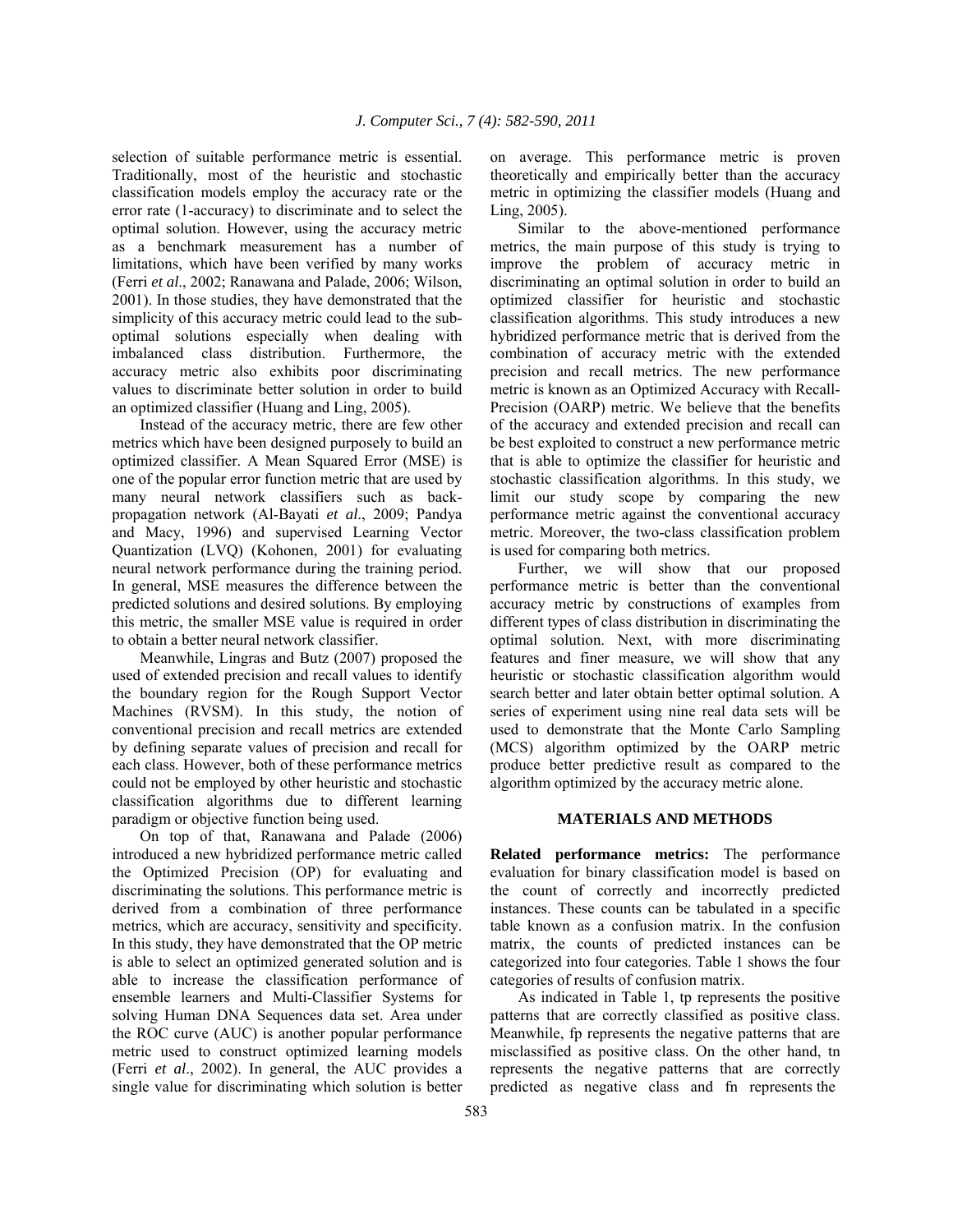Table 1: Confusion matrix

|                    | Actual positive | Actual negative |
|--------------------|-----------------|-----------------|
| Predicted positive | tp              | fp              |
| Predicted negative | fn              | tn              |

positive patterns that are misclassified as negative class. Through these four categories of results, few performance metrics have been derived from the literature as below.

**Accuracy (Acc):** Accuracy measures the fraction of positive and negative patterns which are correctly classified by the classifier:

$$
Acc = \frac{tp}{tp + fp + tn + fn}
$$
 (1)

**Sensitivity (Sn):** Sensitivity measures the fraction of positive patterns being correctly classified as positive class:

$$
Sn = \frac{tp}{tp + fn}
$$
 (2)

**Specificity (Sp):** Specificity measures the fraction of negative patterns being correctly classified as negative class:

$$
Sp = \frac{tn}{tn + fp}
$$
 (3)

**Recall (r):** The function of this metric is similar to sensitivity metric:

$$
r = \frac{tp}{tp + fn} \tag{4}
$$

**Precision (p):** Precision is used to determine the fraction of patterns that predicted to be positive in a positive class:

$$
p = \frac{tp}{tp + fp}
$$
 (5)

On top of the above-mentioned metrics, few advanced metrics are also proposed based on the confusion matrix as a reference. Below we discussed two advanced metrics which are related to our study.

**Optimized Precision (OP):** Ranawana and Palade (2006) proposed a new hybridized metric called the Optimized Precision (OP). This new metric is a combination of three performance metrics which are accuracy, sensitivity and specificity. In order to construct this hybridized metric, a new measurement

called Relationship Index (RI) is introduced with the objective to minimize the value of |Sp-Sn| and at the same time to maximize the value of Sp+Sn. The RI is defined as in Equation 6. A high value of RI would entail a low |Sp-Sn| value and a high value of Sp+Sn:

$$
RI = \frac{|Sp - Sn|}{Sp + Sn}
$$
 (6)

 In order to apply Equation 6 in the performance of optimization algorithms, Ranawana and Palade (2006) combine the beneficial properties of accuracy and RI as shown in Eq. 7 to reduce the detrimental effect of data split during training of the classifier. Through this combination, the value of OP remains relatively stable even when presented with large imbalanced class distribution:

$$
OP = Acc - RI = Acc - \frac{|Sp - Sn|}{Sp + Sn}
$$
 (7)

In the case of  $RI = 0$  when  $Sp = Sn$ , an alternative definition of OP was proposed as given in Eq. 8:

 $\sqrt{ }$ 

$$
OP = \begin{cases} \text{Acc} & \text{if } \text{Sn} = \text{Sp} \\ \text{Acc} - \frac{\text{Sp} - \text{Sn}}{\text{Sp} + \text{Sn}} & \text{if } \text{Sp} > \text{Sn} \\ \text{Acc} - \frac{\text{Sn} - \text{Sp}}{\text{Sn} + \text{Sp}} & \text{if } \text{Sn} > \text{Sp} \end{cases} \tag{8}
$$

**Extended version of precision and recall:**  Nonetheless, binary classifier only deals with 'yes' and 'no' answers for a single class. In other words, the classifier is trying to separate the instances into two different classes, which are either class 1 or class 2. Through this concept, Lingras and Butz (2007) propose an extended version of precision and recall by defining precision and recall for each class.

 Let assume for two-class problem every class has their own precision and recall value  $C_1 = \{p_1, r_1\}$ ,  $C_2 = \{p_2, r_2\}$ , a set of instances that belongs to each class  $C_1$ = {R<sub>1</sub>},  $C_2$ ={R<sub>2</sub>}, as well as a set of predicted instances  $C_1$ = {A<sub>1</sub>},  $C_2$ ={A<sub>2</sub>}. Having these properties, the extended precision and recall for two-class problem can be defined as in Eq. 9 and 10 respectively:

$$
p_i = \frac{\left\| R_i \cap A_i \right\|}{\left\| A_i \right\|} \tag{9}
$$

$$
\mathbf{r}_{i} = \frac{\|\mathbf{R}_{i} \cap \mathbf{A}_{i}\|}{\|\mathbf{R}_{i}\|} \tag{10}
$$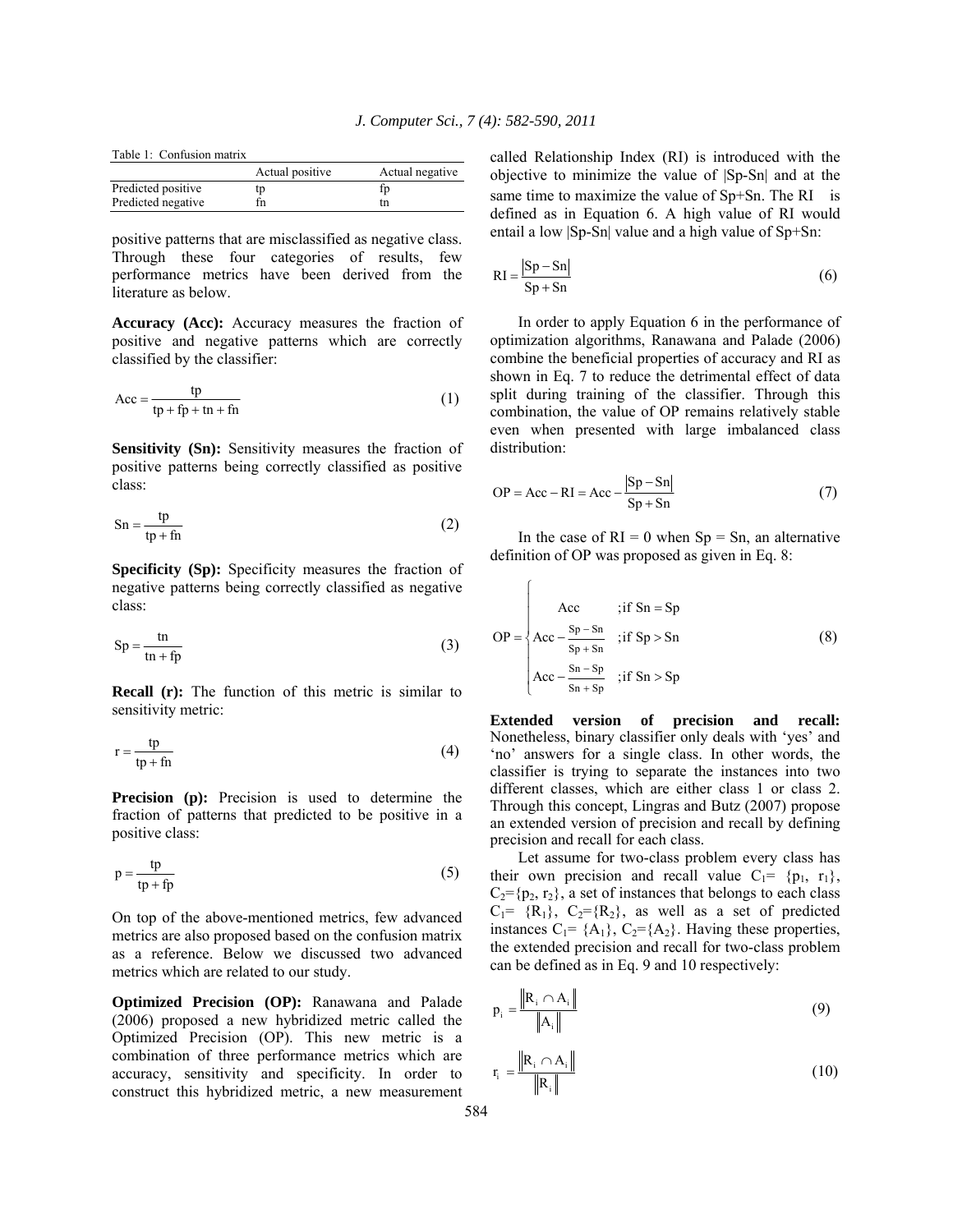where,  $1 \le i \le c$  and c is the maximum number of class.

 Lingras and Butz, (2007), they have theoretically proved that for two-class problem the precision of one class is correlated to the recall of other class for twoclass problem. This correlation can be defined as p1 is proportional to r2 (p1∝r2) and p2 is proportional to r1 (p2∝r1). Through this correlation, they demonstrated that these extended precision and recall values can be used to identify the boundary region (lower bound for both classes) for the Rough Support Vector Machines (RVSMs) instead of using conventional hyper plane.

**The optimized accuracy with recall-precision:** The aim of most classification model is to maximize the total number of correct predicted instances in every class. In certain situation, it is hard to produce a classifier which can obtain the maximal value for every class. For instance, when dealing with imbalanced class instances, it is often happen where the classification model is able to perform extremely well on a large class instances but unfortunately perform poorly on the small class instances. Clearly, this indicates that the main objective of any classification model should be maximizing all class instances in order to build an optimized classifier.

 As mentioned earlier, the accuracy metric is often used to build and to evaluate an optimized classifier. However, the use of accuracy value could lead the searching and discriminating processes to the suboptimal solutions due to its poor discriminating feature. Moreover, the metric is also not robust when dealing with imbalanced class instances. This observation will be experimentally demonstrated in the next sub-section.

 In contrast, precision and recall are two performance metrics that are used as alternative metrics to measure the binary classifier performance from two different aspects. In any binary classification problem, it is possible that for the classifier to produce higher training accuracy with higher precision value but lower recall value or with lower precision value but higher recall value. As a result, building a classifier that maximizes both precision and recall values is the key challenge for many binary classifiers. However, it is difficult to apply both of these metrics separately. By applying these metrics separately, it will cause the selection and discrimination processes become difficult due to multiple comparisons.

 We believe that the beneficial properties of accuracy, precision and recall metrics can be exploited to construct a new performance metric that is more discriminating, stable and robust to the changes of class distribution. In order to transform these metrics into a singular form of metric, we will adopt two important

formulas from (Ranawana and Palade, 2006), which are the Relationship Index (RI) and OP. This is a two-step effort, whereby first we have to find a suitable way to employ the RI formula and next to identify the best approach to adopt the OP formula in order to construct the new performance metric.

 From our point of view, the conventional precision and recall metrics are not suitable for the integration process. This is because both metrics only measure one class of instances (positive class). This is somewhat against the earlier objective which attempts to maximize every class instances in order to build an optimized classifier. To resolve this limitation, the extended precision and recall metrics proposed by (Lingras and Butz, 2007) were suggested for the integration. The main justification is that every class instance should be able to be measured individually using both metrics as defined in Equation 9 and Equation 10.

 As proved by (Lingras and Butz, 2007), for twoclass problem, the extended precision value in a particular class is proportional to the extended recall values of the other class and vice versa. From this correlation, the RI formula can be implemented. To employ the RI formula, the precision and recall from different classes were paired together  $(p_1, r_2)$ ,  $(p_2, r_1)$ based on the correlation given in (Lingras and Butz, 2007). At this point, the aim is to minimize the value of  $|p_1-r_2|$  and  $|p_2-r_1|$  and maximize the value of  $p_1+r_2$  and  $p_2+r_1$ . Hence, we define the RI for both correlations as stated in Eq. 11 and 12:

$$
RI_1 = \frac{p_1 - r_2}{p_1 + r_2} \tag{11}
$$

$$
RI_2 = \frac{p_2 - r_1}{p_2 + r_1}
$$
 (12)

 However, these individual RI values are still pointless and could not be applied directly to calculate the value of new performance metric. Thus, to resolve this problem, we compute the average of total RI (AVRI) as shown in Eq. 13 to formulate the new performance metric:

$$
AVRI = \frac{1}{|c|} \sum_{i=1}^{|c|} RI_i
$$
 (13)

where, c indicates the maximum number of class.

 However, the use of accuracy value alone could lead the searching process to the sub-optimal solutions mainly due to its less discriminative power and inability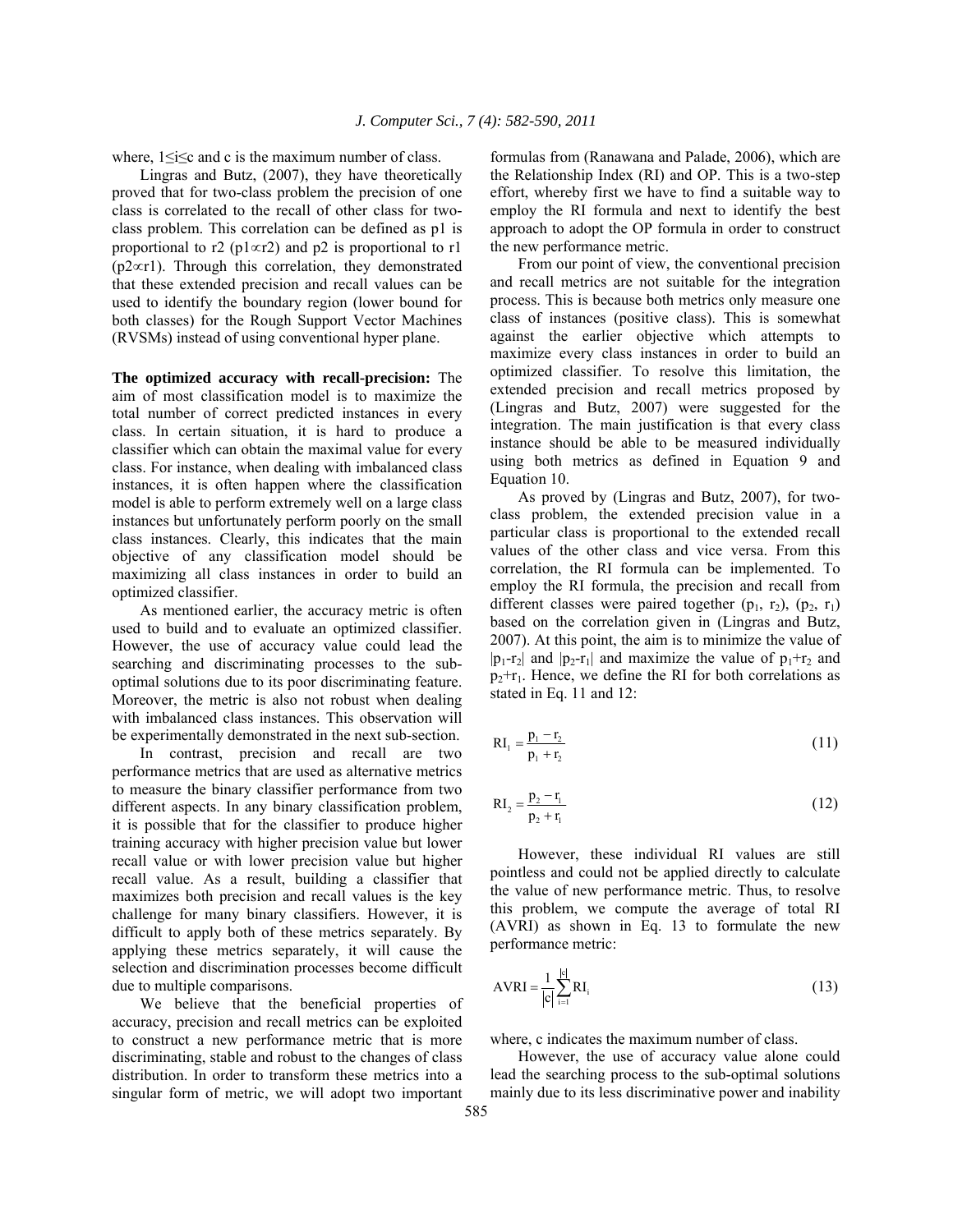to deal with imbalanced class distribution. Such drawbacks motivate us to combine the beneficial properties of AVRI with the accuracy metric. With this combination, we expect the new performance metric is able to produce better value (more discriminating) than the accuracy metric and at the same time remain relatively stable when dealing with imbalanced class distribution.

 The new performance metric is called the Optimized Accuracy with Recall-Precision (OARP) metric. The computation of this OARP metric is defined in Eq. 14:

$$
OARP = Acc-AVRI
$$
 (14)

 However, during the computation of this new metric, we noticed that the value of OARP may deviate too far from the accuracy value especially when the value of AVRI is larger than accuracy value. Therefore, we proposed to resize the AVRI value into a small value before computing the OARP metric. To resize the AVRI value, we employed the decimal scaling method to normalize the AVRI value as shown in Eq. 15:

$$
AVRI_{new\_val} = \frac{AVRI_{old\_val}}{10^x}
$$
 (15)

where, x is the smallest integer such that max  $(|AVRI_{new\ val}|)$  < 1.

In this study, we set the  $x=1$  for the entire experiments. By resizing the AVRI value, we found that the OARP value is comparatively close to the accuracy value as shown in the next sub-section.

 At the end, the objective of OARP metric is to optimize the classifier performance. A high OARP value entails a low value of AVRI which indicates a better generated solution has been produced. We also noticed that via this new performance metric, the OARP value is always less than the accuracy value (OARP < Acc). The OARP value will only equal to the accuracy value ( $OARP = Acc$ ) when the AVRI value is equivalent to  $0$  (AVRI = 0), which indicates a perfect training classification result (100%).

**OARP vs. accuracy: Analysis on discriminating an optimized solution:** In this study, we also attempt to demonstrate that the new performance metric is better than the conventional accuracy metric through three criteria. The first criterion is that the metric has to be more discriminative. The second criterion is that the metric favors the minority class instances when majority class instances always dominate the selection process. The third criterion is that the metric is robust to the changes of class distribution. To prove these criteria, four different examples have been used to demonstrate the capability of this new performance

metric in selecting and discriminating the optimized solution based on different types of class distributions. However, in this study, we restricted our attention to the two-class classification problem suitable with the proposed metric. We also restricted our discussion to the solutions that are indistinguishable according to accuracy value (Example 1-3). On top of that, we also included one special example that shows the drawback of accuracy in discriminating the solution that has poor results on the minority class of instances but produce higher accuracy rate with the other solution that has slightly lower accuracy value but able to predict correctly all minority class of instances (Example 4).

**Example 1**: Given balanced data set containing 50 positive and 50 negative instances (domain Ψ) and two performance metrics, Acc and OARP are used to discriminate two similar solutions a and b,  $Acc=\{(a,b)|a,b\in\Psi\}$  and  $OARP=\{(a,b)|a,b\in\Psi\}.$ Assume that a and b obtained the same total correct predicted instances (TC) as given in Table 2a.

 From this example, we can intuitively say that b is better than a. This is proved by evaluating the misclassification instances for both classes, the fp and fn for b, which are comparatively balanced as compared to a. For this case, the OARP metric showed a decision value that similar to intuitive decision, while the accuracy metric unable to decide which solution is better due to poor discriminative value.

**Example 2:** Given an imbalanced data set containing 70 positive and 30 negative instances (domain Ψ) and two performance metrics, Acc and OARP are used to discriminate two similar solutions a and b,  $Acc=\{(a,b)|a,b\in\Psi\}$  and  $OARP=\{(a,b)|a,b\in\Psi\}.$ Assume that a and b obtained the same total correct predicted instances (TC) as given in Table 2b.

Table 2a: Accuracy Vs. OARP for balanced data set

| S |    | ΙD | tn | fn |    | Acc      | ∩ARP     |
|---|----|----|----|----|----|----------|----------|
| a | 49 |    | 46 |    | 95 | 0.950000 | 0.949845 |
|   |    |    |    |    | 95 | 0.950000 | 0.949947 |

| Table 2b: Accuracy Vs. OARP for imbalanced data set |    |    |    |     |     |                   |      |  |
|-----------------------------------------------------|----|----|----|-----|-----|-------------------|------|--|
| S                                                   | tp | fb | tn | f'n |     | Acc               | OARP |  |
| ā                                                   | 69 |    | 26 |     | 95. | 0.950000 0.947249 |      |  |

b 68 3 27 2 95 0.950000 0.947384

Table 2c: Accuracy Vs. OARP for extremely imbalanced data set

| Ś | tp | ĒD | tn | tn |    | Acc      | OARP     |
|---|----|----|----|----|----|----------|----------|
| a | 94 |    |    |    | 95 | 0.950000 | 0.900822 |
| b | ۵2 |    |    |    | 95 | 0.950000 | 0.913032 |

Table 2(d): Accuracy vs. OARP: Special case

| c | tp | fp | tn | fn | TC. | Acc      | OARP     |
|---|----|----|----|----|-----|----------|----------|
| a | 89 |    |    |    | 94  | 0.940000 | 0.922669 |
|   | 95 |    |    |    | 95  | 0.950000 | 0.850000 |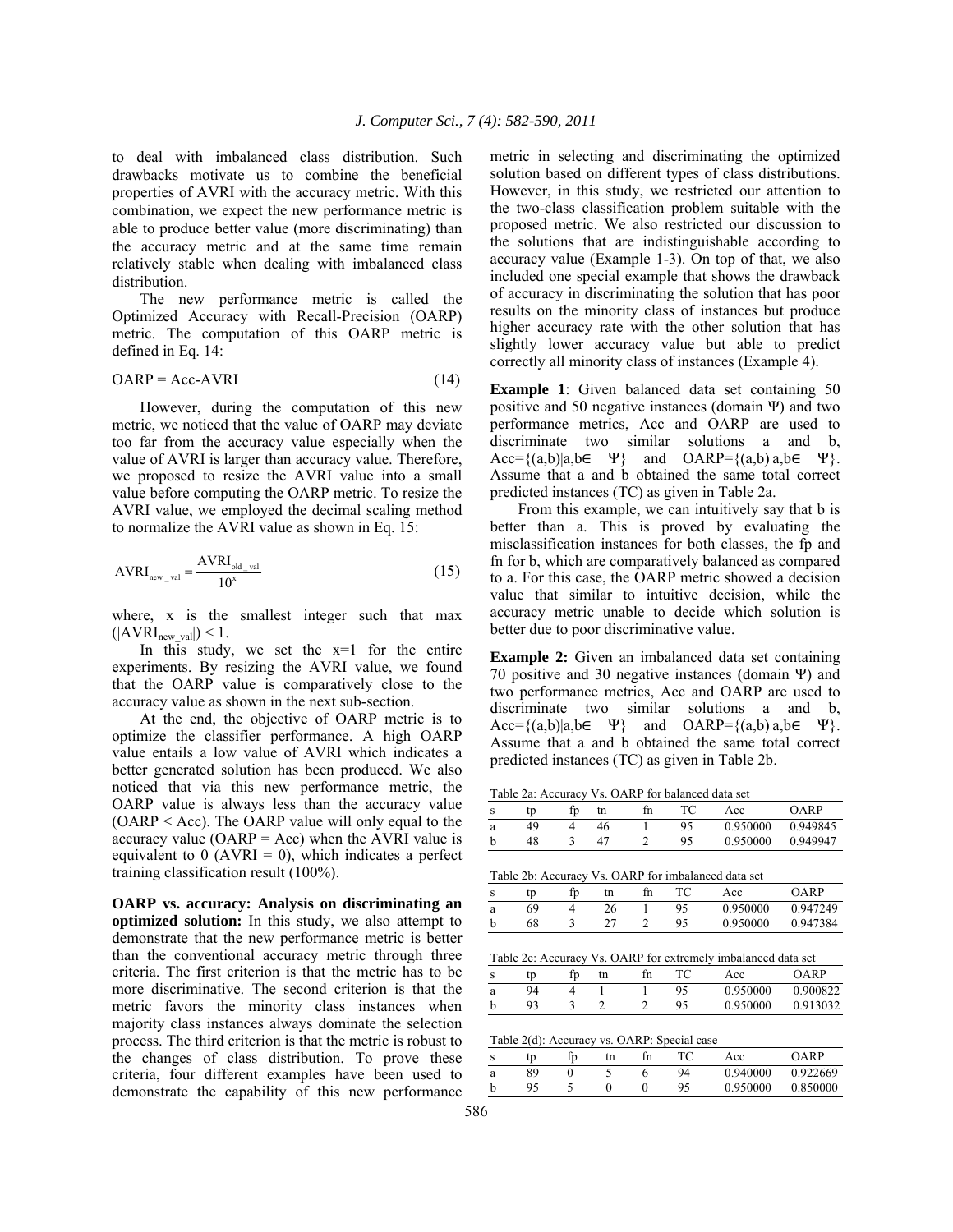Similar to Example 1, intuitively b is better than a in terms of the fp and fn values. In this example, the OARP metric demonstrated better value and produced decision similar to intuitive decision. Meanwhile, the accuracy metric could not tell the difference between a and b.

**Example 3:** Given an extremely imbalanced data set containing 95 positive and 5 negative instances (domain Ψ) and two performance metrics, Acc and OARP are used to discriminate two similar solutions a and b,  $Acc=\{(a,b)|a,b\in\Psi\}$  and  $OARP=\{(a,b)|a,b\in\Psi\}.$ Assume that a and b obtained the same total correct predicted instances (TC) as given in Table 2c.

 Similar to the two examples earlier, intuitively b is better than a in terms of fp and fn. As indicated in the table, the OARP metric once again able to produced decision similar to intuitive decision. However, the value of accuracy metric is unvarying and could not distinguish which solution is better.

**Example 4:** Given two special cases of solutions a and b and added into an extremely imbalanced data set containing 95 positive and 5 negative instances(domain Ψ) and discriminated by two performance metrics, Acc and OARP,  $Acc=\{(a,b)|a,b\in\Psi\}$  and OARP= $\{(a,b)|a,b\in\Psi\}$ Ψ}. Assume that a and b obtained the same total correct predicted instances (TC) as given in Table 2d.

 In this special case, two contradictory results are obtained. The accuracy metric distinguished that b is better than a, but the OARP metric resulted otherwise. Intuitively, we can conclude that a is better than b. This is because, a able to predict correctly all the minority class instances as compared to b. Clearly, b is poor since no single instance from minority class instances is correctly predicted by b. Hence, we can conclude that the result obtained by OARP metric is similar to intuitive decision and clearly better than the accuracy metric.

 From the four examples given, three conclusions can be drawn from the results. First, the value of the OARP metric is more discriminating than the value of accuracy metric because the OARP metric is able to tell the difference between both solutions through the values obtained, while the accuracy metric could not.

 Second, these examples showed that the accuracy metric is not robust to the changes of class distribution because the size of instances changes the value of accuracy metric is no longer able to perform optimally (Example 2-4). This indicates that the accuracy metric is not a good evaluator and optimizer to be used for discriminating the optimal solution. In contrast, the OARP metric is sensitive to the changes of class distribution. Although the OARP metric is sensitive, the value produced by the OARP metric is robust and able to perform optimally by producing a clear optimal solution.

 Third, when dealing with the imbalanced or extremely imbalanced class distribution, the OARP metric favored to the minority class distribution instead of majority class distribution as shown in Example 4. This criterion is really important to prove that the chosen generated solution is capable to classify minority class instances correctly. In contrast, the accuracy metric is neutral to the changes due to poor informative feature about the proportion of instances in both classes. Neutral is used here to indicate that the accuracy metric only cares with the total of correct predicted instances. The dangerous of this situation is (Example 4) it could lead the selection process of any classifier to the sub-optimal solutions.

**Experimental setup:** We have theoretically showed that the new performance metric, OARP was better than the accuracy metric in selecting and discriminating better solutions using four examples. Next, we are going to demonstrate the generalization capability of the OARP metric against the accuracy metric using real world application data sets.

 For the purpose of comparison and evaluation on the generalization capability of OARP metric against the accuracy metric, nine binary data sets from UCI Machine Learning Repository were selected. All of these selected data sets are imbalanced class distribution. The brief descriptions about the selected data sets are summarized in Table 3.

 In pre-processing data, all data sets have been normalized within the range of [0, 1] using min-max normalization. Normalized data is essential to speed up the matching process for each attribute and prevent any attribute variables from dominating the analysis (Al-Shalabi *et al*., 2006). All missing attribute values in several data sets were simply replaced with median value for numeric value and mode value for symbolic value of that particular attribute across all instances.

 In this study, all data sets were divided into ten approximately equal subsets using 10-fold cross validation method similar to (Garcia-Pedrajas *et al*., 2010) where k-1 is used for training and the remaining one for testing. These training and testing folders have been run for 10 times.

**Experimental evaluation:** In this study, all data sets were trained using a naïve stochastic classification algorithm which is Monte Carlo Sampling algorithm (Skalak, 1994). This algorithm combines simple stochastic method (random search) and instance selection strategy. There are two main reasons this algorithm is selected. Firstly, this algorithm simply applies accuracy metric to discriminate the optimal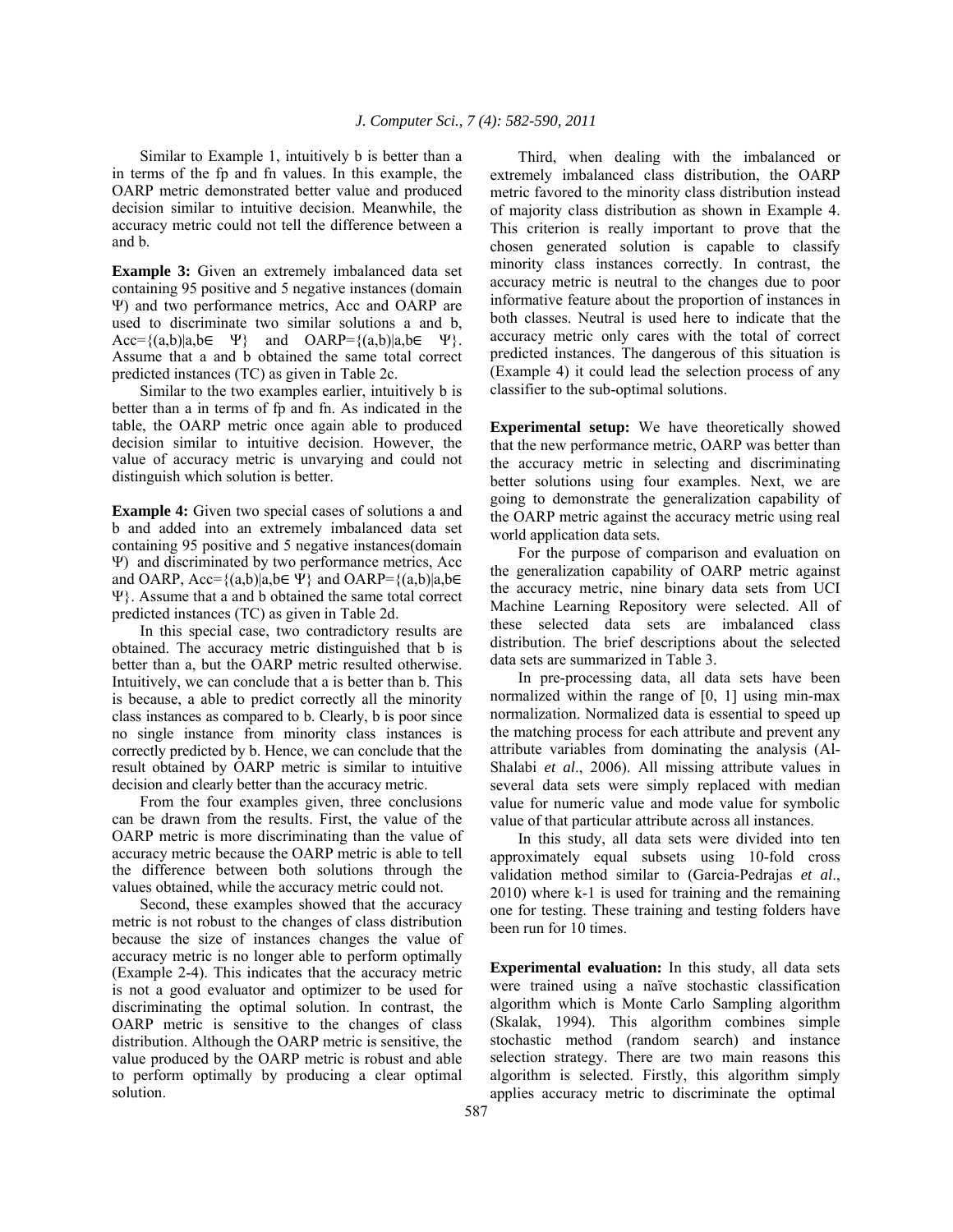| Dataset          | NoI  | NoA | ΜV  | CD |
|------------------|------|-----|-----|----|
| Breast-cancer    | 699  | 9   | Yes | IΜ |
| Card-Aus         | 690  | 14  | No  | IM |
| Card Ger         | 1000 | 24  | No  | IM |
| Heart270         | 270  | 13  | No  | IM |
| <b>Hepatitis</b> | 155  | 19  | Yes | IM |
| Ionosphere       | 351  | 34  | No  | IM |
| Liver            | 345  | 6   | No  | IM |
| Pima-diabetes    | 768  | 8   | No  | IM |
| Sonar            | 208  | 60  | No  | ĪΜ |

Table 3: Brief description of each data set.

**Note:** NoI-# of instances, NoA-# of instances, MV-missing value, CD-class distribution, IM-imbalanced class distribution

solution during the training phase. Secondly, this algorithm is aligned with the purpose of this study which is to optimize the heuristic or stochastic classification algorithm.

 To compute the similarity distance between each instance and prototype solution, the Euclidean distance measurement is employed. The MCS algorithm was reimplemented using MATLAB Script version 2009b. To ensure fair experiment, the MCS algorithm was trained simultaneously using the accuracy and OARP metrics for selecting and discriminating the optimized generated solution. For simplicity, we refer these two MCS models as  $MCS_{Acc}$  and  $MCS_{OARP}$  respectively. All parameters used for this experiment are similar to (Skalak, 1994) except in the number of generated solution, n. In this experiment, we employed n = 500 similar to (Bezdek and Kuncheva, 2001).

 From this experiment, the expectation is to see that the MCS<sub>OARP</sub> is able to predict better than the model optimized by the  $MCS<sub>Acc</sub>$ . For evaluation purposes, the average of testing accuracy (Test $_{Acc}$ ) will be used for further analysis and comparison.

#### **RESULTS**

 Table 4 shows the results from the experiment. From Table 4, we can see that the average testing accuracy obtained by  $MCS<sub>OARP</sub>$  is better than the  $MCS<sub>Acc</sub>$  model. The average testing accuracy obtained by  $MCS<sub>OARP</sub>$  model is 0.8439 while 0.8119 for the  $MCS<sub>Acc</sub>$  model for all nine binary data sets. Overall, the  $MCS<sub>OARP</sub>$  model shows an outstanding performance against the  $MCS_{Acc}$  model, whereby the  $MCS_{OARP}$ model has improved the classification performance in all binary data sets.

 To verify this outstanding performance, we performed a paired t-test with 95% confidence level on each binary data set by using ten trial records for each data set. The summary result of this t-test analysis is listed in Table 5. As indicated in Table 5, the  $MCS<sub>OARP</sub>$ model obtained six significant wins, while the other three data sets show no significant differences between

| Data set      | Use $MCSAcc$ | Use $\mathrm{MCS}_{\mathrm{OARP}}$ |
|---------------|--------------|------------------------------------|
|               | $Test_{Acc}$ | $Test_{Acc}$                       |
| Breast-Cancer | 0.9700       | 0.9814                             |
| Card-Aus      | 0.8406       | 0.8681                             |
| Card-Ger      | 0.7260       | 0.7630                             |
| Heart270      | 0.8704       | 0.8778                             |
| Hepatitis     | 0.8454       | 0.8900                             |
| Ionosphere    | 0.8579       | 0.8719                             |
| Liver         | 0.6468       | 0.7160                             |
| Pima-diabetes | 0.7513       | 0.8060                             |
| Sonar         | 0.7990       | 0.8181                             |
| Average       | 0.8119       | 0.8436                             |

| Table 5: Statistical analysis for nine binary data sets. |  |  |
|----------------------------------------------------------|--|--|
|                                                          |  |  |

| Data set             | $MCSAcc$ SD                     | MCS <sub>OARP</sub> SD          | p-value         | S?                                    |
|----------------------|---------------------------------|---------------------------------|-----------------|---------------------------------------|
| <b>Breast-Cancer</b> | 0.0218                          | 0.0151                          | 0.0365          | SSW                                   |
| Card-Aus             | 0.0246                          | 0.0364                          | 0.0324          | <b>SSW</b>                            |
| Card-Ger             | 0.0375                          | 0.0330                          | 0.0260          | <b>SSW</b>                            |
| Heart270             | 0.0531                          | 0.0495                          | 0.1679          | ns                                    |
| Hepatitis            | 0.0891                          | 0.0671                          | 0.0423          | <b>SSW</b>                            |
| Ionosphere           | 0.0588                          | 0.0357                          | 0.1760          | ns                                    |
| Liver                | 0.0736                          | 0.0447                          | 0.0338          | <b>SSW</b>                            |
| Pima-diabetes        | 0.0550                          | 0.0328                          | 0.0110          | <b>SSW</b>                            |
| Sonar                | 0.0793                          | 0.0575                          | 0.2229          | ns                                    |
| <b>NT</b> A<br>00117 | $C_{1}$ $I$ $I$ $I$ $I$ $I$ $I$ | $\alpha$ $\alpha$<br><b>TTT</b> | $\alpha \alpha$ | $C_1$ , $C_2$ , $C_3$ , $C_4$ , $C_5$ |

**Note:** SSW: Statistically Significant Win; SSL: Statistically Significant Loss; NS: Not Significant

the  $MCS<sub>OARP</sub>$  and  $MCS<sub>Acc</sub>$ . On top of that, we also performed a t-test analysis on the average testing accuracy obtained by both models over nine binary data sets (Table 4). From this analysis, the  $MCS<sub>OARP</sub>$  metric shows a significant difference with the  $MCS<sub>Acc</sub>$  model at confidence level of 95% and even 99% where pvalue is 0.0021.

#### **DISCUSSION**

 The experimental results have shown that the MCS<sub>OARP</sub> model has outstandingly outperformed if compared to the  $MCS<sub>Acc</sub>$  model for all binary data sets in terms of predictive accuracy. Empirically, we have proved that the OARP metric is more discriminating than the accuracy metric in selecting and discriminating the optimized solution for stochastic classification algorithm, which in turn produced a higher accuracy of predictive results. This somewhat against a common intuition in machine learning that a classification model should be optimized by a performance metric that it will be measured on. This finding is also consistent with reports from studies in (Huang and Ling, 2005; Rosset, 2004).

 Furthermore, the OARP metric demonstrated is also robust to the changes of class distribution. This is proved by empirical results where the OARP metric was able to optimize and improve their predicted results over all nine imbalanced data sets.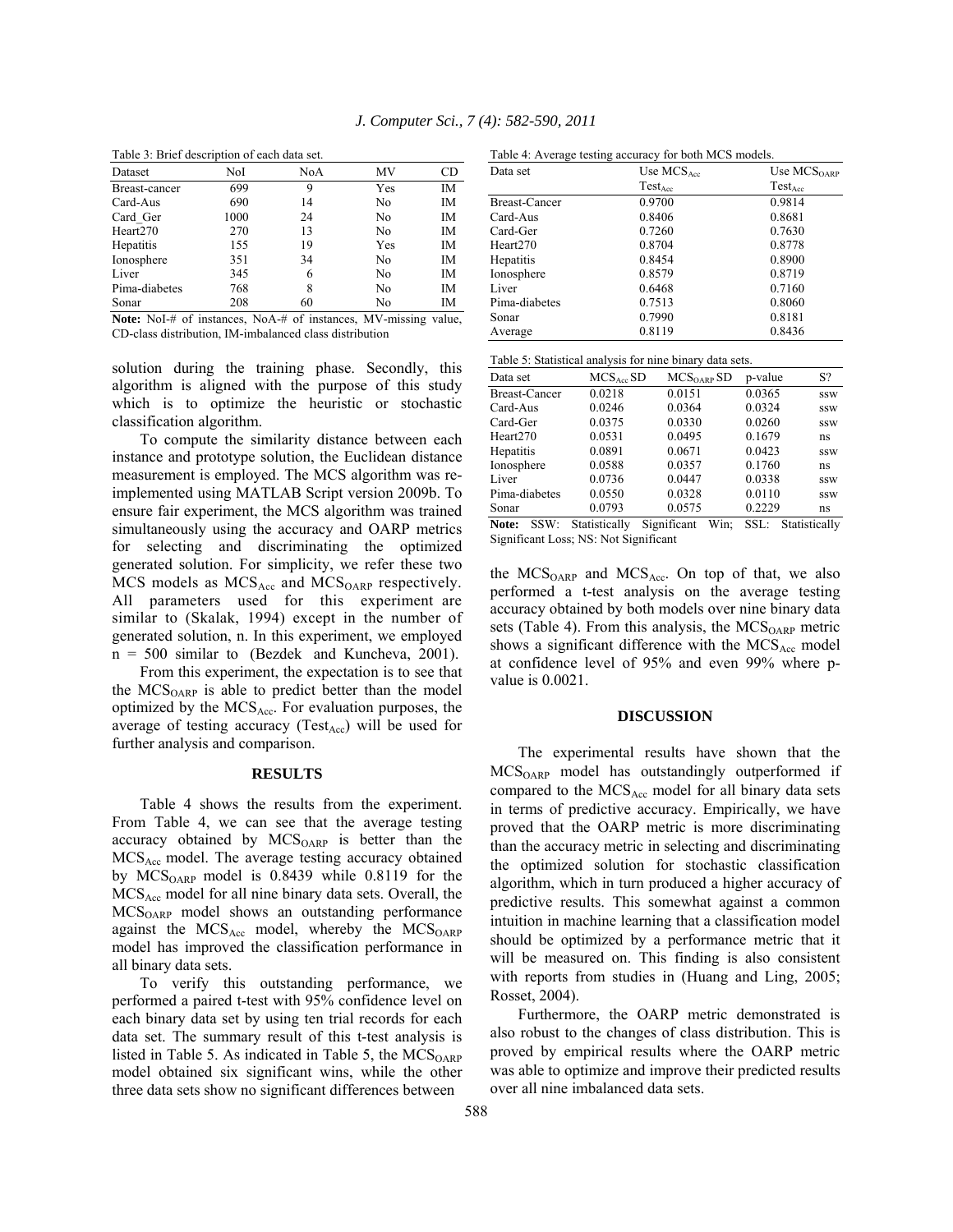We believe that the OARP metric works effectively with the stochastic classification model in leading towards a better training model. In this particular paper, the MCS model optimized by the OARP metric was able to select and discriminate better solution as compared to its performance with the conventional accuracy metric alone. This indicates that the OARP metric is more likely to choose an optimal solution in order to build an optimized classifier for stochastic classification algorithm.

## **CONCLUSION**

 In this study, we proposed a new performance metric called the Optimized Accuracy with Recall-Precision (OARP) based on three existing metrics, which are the accuracy and the extended recall and precision metrics. Theoretically, we proved that our newly constructed performance metric satisfied the above criteria using four analysis examples with different types of class distribution. To support our theoretical evidence, we compared experimentally the new metric against the accuracy metric using nine real binary data sets. Interestingly, the MCS model optimized by the OARP metric has outperformed and statistically significant than the MCS model optimized by the accuracy metric. The new OARP metric is proven to be more discriminative, robust to the changes of class distribution and also favored the small class distribution.

 For the future study, we are planning to extend this new performance metric, OARP for solving multi-class problems. Moreover, we are also interested to conduct an extensive comparison between the OARP metric against different performance metrics in optimizing the heuristic or stochastic classification models.

## **REFERENCES**

- Al-Bayati, A.Y.A., N.A. Sulaiman and G.W. Sadiq, 2009. A modified conjugate gradient formula for back propagation neural network algorithm. J. Comput. Sci., 5: 849-856. DOI: 10.3844/jcssp.2009.849.856
- Al-Shalabi, L., Z. Shaaban and B. Kasasbeh, 2006. Data mining: A preprocessing engine. J. Comput. Sci., 2: 735-739. DOI: 10.3844/jcssp.2006.735.739
- Bezdek, J.C. and L.I. Kuncheva, 2001. Nearest prototype classifier designs: An experimental study. Int. J. Intell. Syst., 16: 1445-1473. DOI: 10.1002/int.1068
- Bradley, A.P., 1997. The use of the area under the ROC curve in the evaluation of machine learning algorithms. Patt. Recog., 30: 1145-1159. DOI: 10.1016/S0031-3203(96)00142-2
- Caruana, R. and A. Niculescu-Mizil, 2004. Data mining in metric space: An empirical analysis of supervised learning performance criteria. Proceedings of the 10th ACM SIGKDD International Conference on Knowledge Discovery and Data Mining, (KDD'04), ACM, New York, NY, USA., pp: 69-78. DOI: 10.1145/1014052.1014063
- Ferri, C., P.A. Falch and J. Hernandez-Orallo, 2002. Learning decision trees using the area under the ROC curve. Proceedings of the 19th International Conference on Machine Learning, (ICML'02), Morgan Kaufmann Publisher Inc., San Francisco, CA, USA, pp: 139-146.
- Garcia-Pedrajas, N., J.A. Romero del Castillo and D. Ortiz-Boyer, 2010. A cooperative coevolutionary algorithm for instance selection for instance-based learning. Mach. Learn., 78: 381-420. DOI: 10.1007/s10994-009-5161-3
- Huang, J. and C.X. Ling, 2005. Using AUC and accuracy in evaluating learning algorithms. IEEE Trans. Knowl. Data Eng., 17: 299-310. DOI: 10.1109/TKDE.2005.50
- Kohonen, T., 2001. Self-Organizing Maps. 3rd Edn., Springer, USA., ISBN-10: 3540679219, pp: 521.
- Kononenko, I. and I. Bratko, 1991. Information-based evaluation criterion for classifier's performance. Mach. Learn., 6: 67-80. DOI: 10.1023/A:1022642017308
- Lingras, P. and C.J. Butz, 2007. Precision and recall in rough support vector machines. Proceedings of the IEEE International Conference on Granular Computing, Nov. 2-4, IEEE Xplore, Halifax, pp: 654-654. DOI: 10.1109/GrC.2007.77
- Pandya, A.S. and R.B. Macy, 1996. Pattern Recognition with Neural Networks in C++. 1st End., CRC Press, Inc., USA., ISBN0849394627, pp: 410.
- Provost, F. and P. Domingos, 2003. Tree induction for probability-based ranking. Mach. Learn., 52: 199-215. DOI: 10.1023/A:1024099825458
- Ranawana, R. and V. Palade, 2006. Optimized precision - a new measure for classifier performance evaluation. Proceedings of the IEEE World Congress on Evolutionary Computation, (WCEC'06), IEEE Xplore, Vancouver, Canada, pp: 2254-2261. DOI: 10.1109/CEC.2006.1688586
- Rosset, S., 2004. Model selection via the AUC. Proceedings of the 21st International Conference on Machine Learning, (ICML'04), ACM New York, NY, USA., pp: 89-89. DOI: 10.1145/1015330.1015400